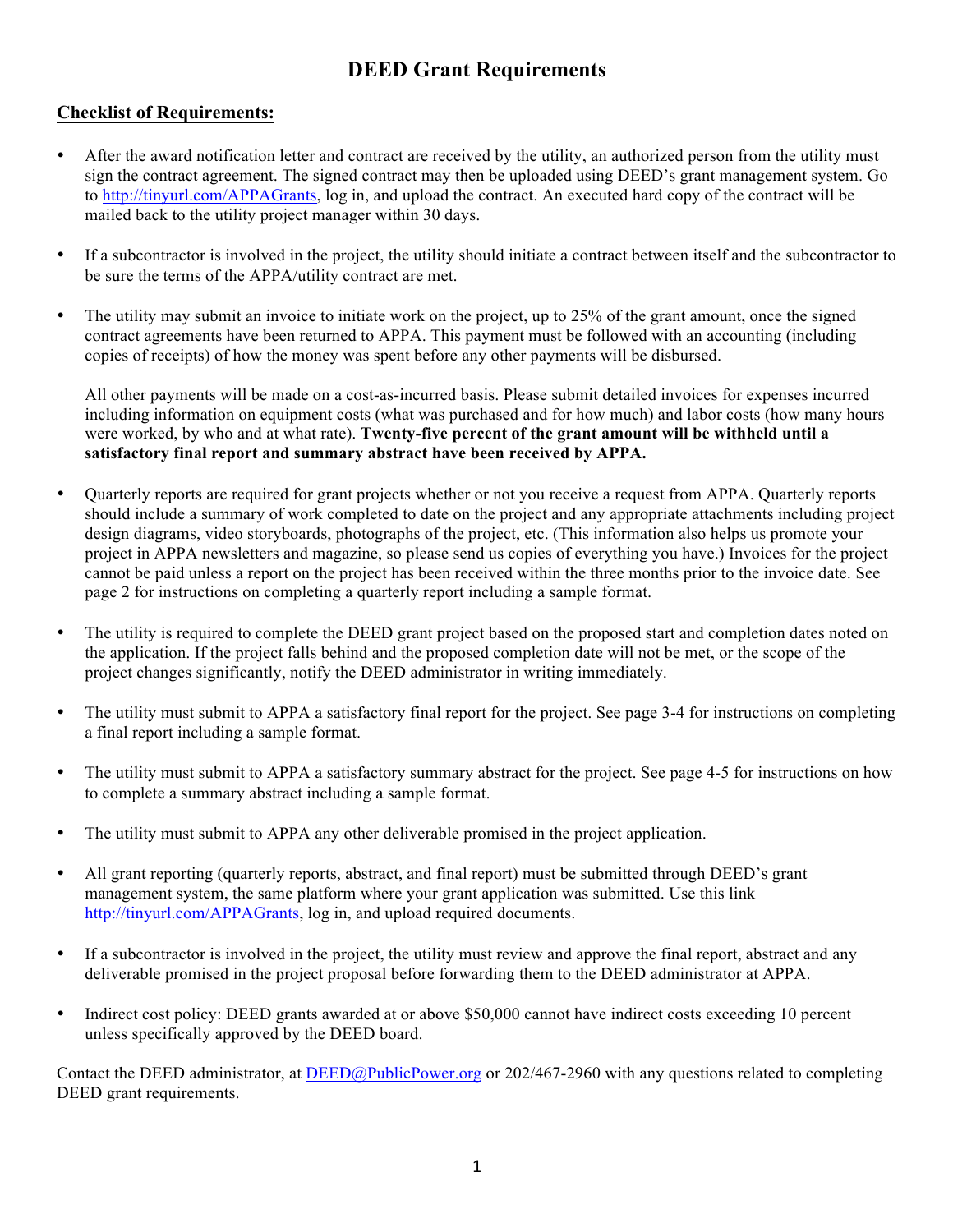## **Quarterly Report Instructions:**

The purpose of the quarterly report is to inform the DEED administrator and DEED members about the progress of the project. It is important to be as detailed as possible about the activities taking place on the project in the quarterly reports. It is also important to notify the DEED administrator as soon as possible about any requested changes to the project scope and timeline, as well as noting it in the quarterly report. Generally, quarterly reports are due 15 days after the end of the quarter – April 15, July 15, October 15, and January 15. Submit your report through the DEED grant management software, the same platform where your application was submitted.

Quarterly reports are required for grant projects whether or not you receive a reminder from APPA. This information is to keep us informed of your progress and will also be used to promote your project on the APPA website and in APPA newsletter and magazine articles, so please be as detailed as possible. Invoices cannot be paid unless a report has been received in the three months prior to the invoice date.

The information required for the report is described below. A satisfactory quarterly report should provide the DEED office with detailed information about the progress of the project, any requested adjustments to the scope, completion date, etc. and why those changes are needed. Please provide thorough documentation for each section described below.

**Project Title** • The official project title as submitted in the original proposal to the DEED board of directors.

**Utility Name and Address** • Name and address of sponsoring utility (include other participants under "Additional Notes").

**Key Personnel & Phone Numbers** • List personnel from sponsoring utility as well as contractors who worked on the project. Describe the responsibilities each person had during the project. Be sure to notify us of any changes in project management personnel.

**Project Subject Areas •** These topics/key-words will help DEED members locate your project using the DEED Project Database. Include as many subjects as you think appropriate. Examples include: air quality, batteries, cable, demand-side management, environment, HVAC, load forecasting, performance management, reliability, safety, SCADA, turbines, and voltage control.

**Description** • Thoroughly describe the scope of the project and any requests for changes to the project scope from that which was originally proposed. Provide information on any events precipitating the need for a change in the project scope.

**Dates** • Please describe the project's term as submitted in the original DEED proposal, and if applicable, any requests for changes to that timeline. The DEED administrator must approve all changes, so provide information on the events causing any need for change in the project's term.

**Results to Date** • Thoroughly describe what has occurred on the project up to the time of the quarterly report. This section should include all relevant data resulting from the project, and a detailed description of past action on the project.

**Future Plans** • Describe the upcoming activities on the project, particularly anything you have planned for the next quarter.

**Budget** • Provide a detailed budget for the project to-date. Provide information on both funding and costs. Please be clear about what the DEED funding is being spent on. It is important to break down budget as much as possible so that others can see the itemized costs. You may include a budgeted and actual figure for each item under costs. The totals for funding and costs should be the same. If the figures are different, you must include an explanation why. A complete budget should show all sources of funding and compare funding totals with each costs (actual versus budgeted), e.g., for each piece of equipment, consultant fees, utility staff time, etc.

**Additional Notes** • Include additional information about the project that is important to know, but does not fit into any of the previous categories.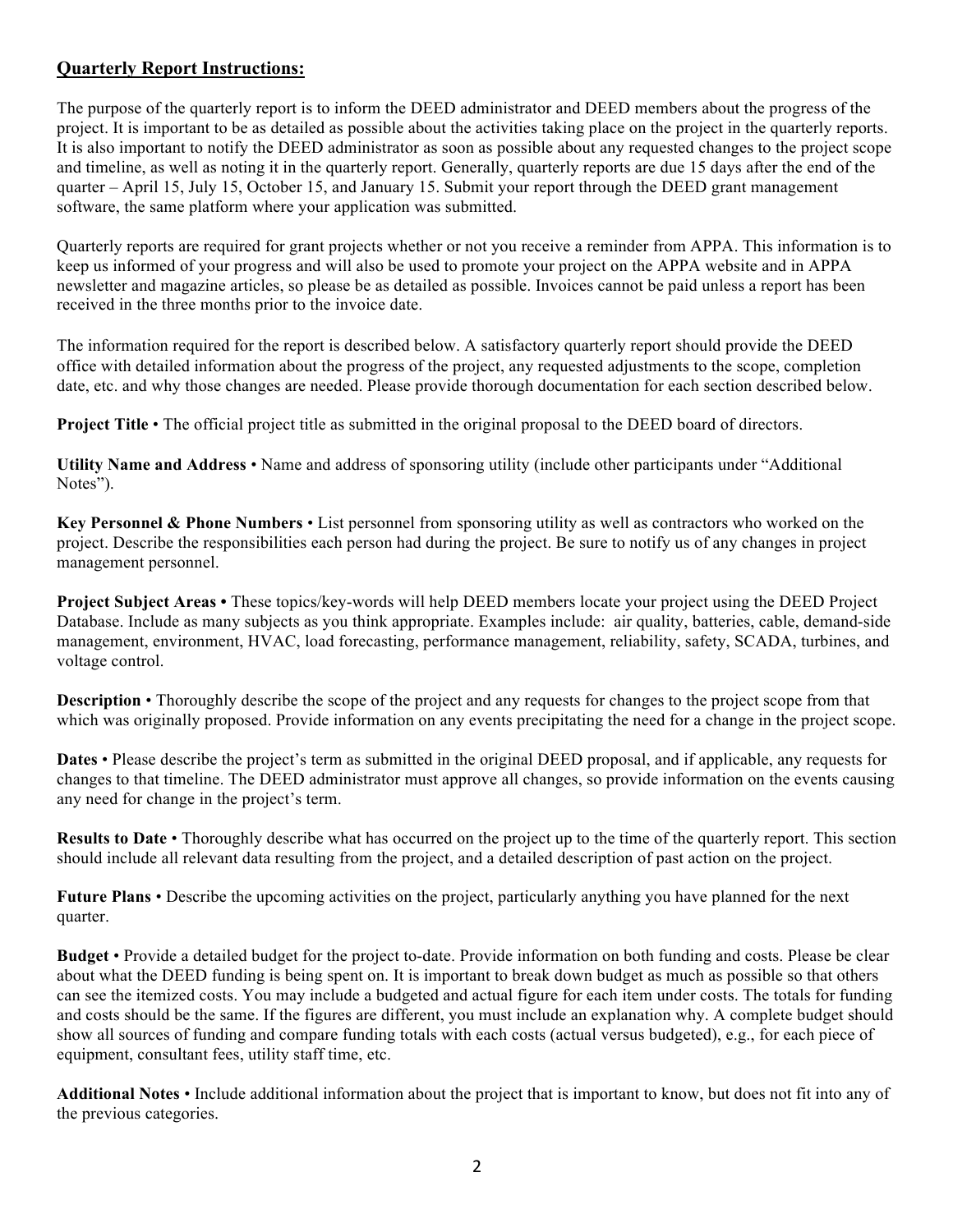## **Final Report Instructions:**

According to Section H of the DEED Policy manual, DEED grant recipients are required to submit, within six months of project completion, a summary abstract and a detailed final report on their project, describing activities, costs, bibliography, achievements, problems, results, and recommendations. Twenty-five percent of the grant will not be released until both reports are satisfactorily completed. An electronic version of the final report is required. This may be submitted through the DEED grant management software, the same platform where your application was submitted. Please log in to upload your document.

The purpose of both the final report and project abstract is to educate staff at other public power utilities about your experiences, whether the outcome is considered successful or not. An unvarnished, simply written, and, above all, candid report is desired and most useful to future researchers; an inaccurate, insubstantial, and needlessly wordy "glossing over" or exaggeration of what really happened is a disservice to all future researchers who would benefit from your lessons learned.

The information required for the report is described below. A satisfactory final report should be a complete history of the project. This includes background information on the utility and reasons why the project was undertaken, the problems(s) to be solved and why this particular solution was chosen over the others. In writing your report, recognize that we more often learn from our mistakes than our successes, so be honest about your experiences with the project and its outcome. Please provide thorough documentation for each section described below.

**Project Title** • The official project title as submitted in the original proposal to the DEED board of directors.

**General Overview** • Include the applicability of the project to other utilities and alternatives available to them (if known), problems that arose during the course of the project and how they were resolved, a discussion of whether the project goals were achieved (and if not, why not), and recommendations regarding the technology/technique.

**Purpose** • Thoroughly describe why the project was undertaken. Explain the problem the project was intended to solve.

**Utility Name and Address** • Name and address of sponsoring utility (include other participants under "Additional Notes").

**Utility Description** • Include sponsoring utility's size (i.e., number of customers per class), annual load per class, services offered (i.e., electric, water, etc.), generation resources, and other relevant information.

**Key Personnel & Phone Numbers** • List personnel from sponsoring utility as well as contractors who worked on the project. Describe the responsibilities each person had during the project.

**Description** • Thoroughly describe the scope of the project.

**Diagram** • Not all projects lend themselves to use of a diagram, but most do. The diagram can be a flow- chart, schematic, drawing, graph, or other pictorial that will add to the readers' understanding of the project. Please include as many of these diagrams, charts, etc. as possible.

**Dates** • Please describe the project's term as submitted in the original DEED proposal, and if applicable, as subsequently adjusted and agreed upon by the DEED administrator. Also provide information on the events that caused each change in the project's term.

**Alternatives** • Thoroughly describe all known alternatives to the project. To the extent known, for each alternative, include information on the scope of research needed for the project alternative, costs, etc. Include an explanation on why the chosen path was taken.

**Results to Date** • Thoroughly describe what has occurred on the project up to the time of completion of the DEED grant. This section should include all relevant data resulting from the project.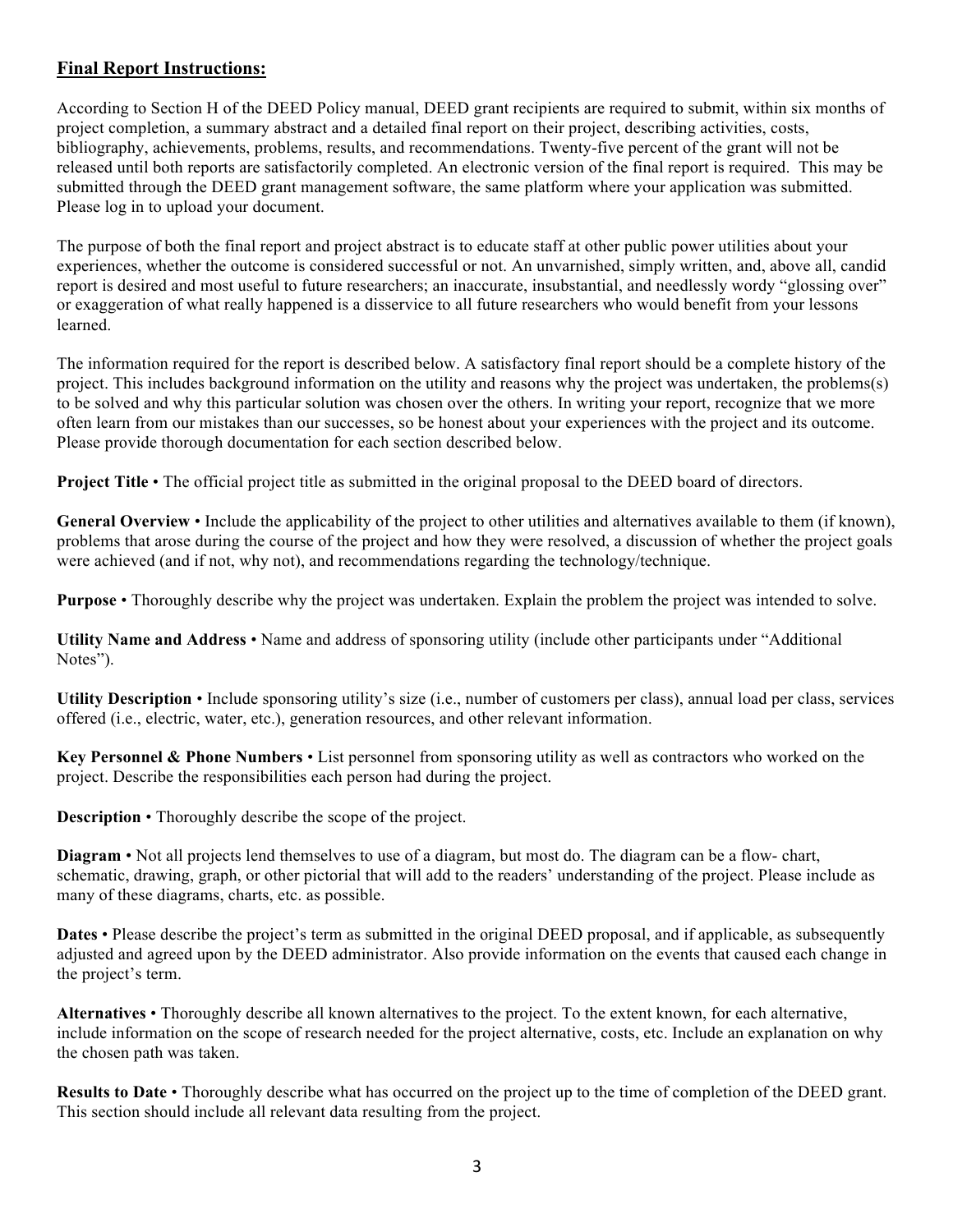**Status** • The status of the project when the DEED grant was concluded.

**Applicability** • Thoroughly explain how others might use the results of the project. In particular, explain if there are public power systems (those of a particular generation resource, with high distribution losses, etc.) that might find the results of this project especially useful. **VERY IMPORTANT!**

**Future Plans** • If applicable, provide information about continued or tangential work planned for the project, whether to be conducted by you or another party. If none is planned, discuss, why not.

**Equipment** • List equipment purchased and/or used for this project, if any. For each piece of equipment, where applicable, include information on its efficiency, and why it was chosen over another brand/size/model, and how it performed for the project.

**Budget** • Develop funding and cost sections. Under funding, on an annual basis, list all organizations that contributed funds to the project (both monetary and in-kind), including the host utility. Under the costs section, provide annual information about what was spent on the project for hardware, labor, etc.

It is important to break down your budget as much as possible so that others can see the itemized costs. You may include a budgeted and actual figure for each item under costs. The totals for funding and costs should be the same. If the figures are different, you must include an explanation why. A complete budget should show all sources of funding and compare funding totals with each costs (actual versus budgeted), e.g., for each piece of equipment, consultant fees, utility staff time, etc.

**Additional Notes** • Include additional information about the project that is important to know, but does not fit into any of the previous categories.

**References** • Include a list of publications referred to during the course of the project and any publications or papers resulting from the project. A bibliography, if available, should be attached.

### **Summary Abstract Instructions:**

A completed DEED Project Report Summary Abstract is required under Sections I and J of the revised DEED Policy Manual (February 2010) for DEED grant recipients. The abstract is considered a summary of the project's final report, and should reflect the same standards. An electronic version of the abstract is required. This may be submitted through the DEED grant management software, the same platform where your application was submitted. Please log in to upload your document.

The abstracts are used to inform other DEED member utilities about your experiences on the project and the project's results. We more often learn from our mistakes than our successes, so be honest about the outcome of the project.

The information required in the abstract is described below. Please provide complete information for each applicable section, however keep in mind that the document length should not exceed four pages.

**Project Title •** The official project title as submitted in the original proposal to the DEED board of directors.

**Status •** The status of the project at the time when the DEED grant was concluded.

Dates • The project term as submitted in the original proposal to the DEED board of directors, or as subsequently adjusted and agreed upon by the DEED administrator.

**Purpose •** A two or three sentence summary of why the project was undertaken.

**Utility Name and Address •** Name and address of sponsoring utility. Include other participants under additional notes.